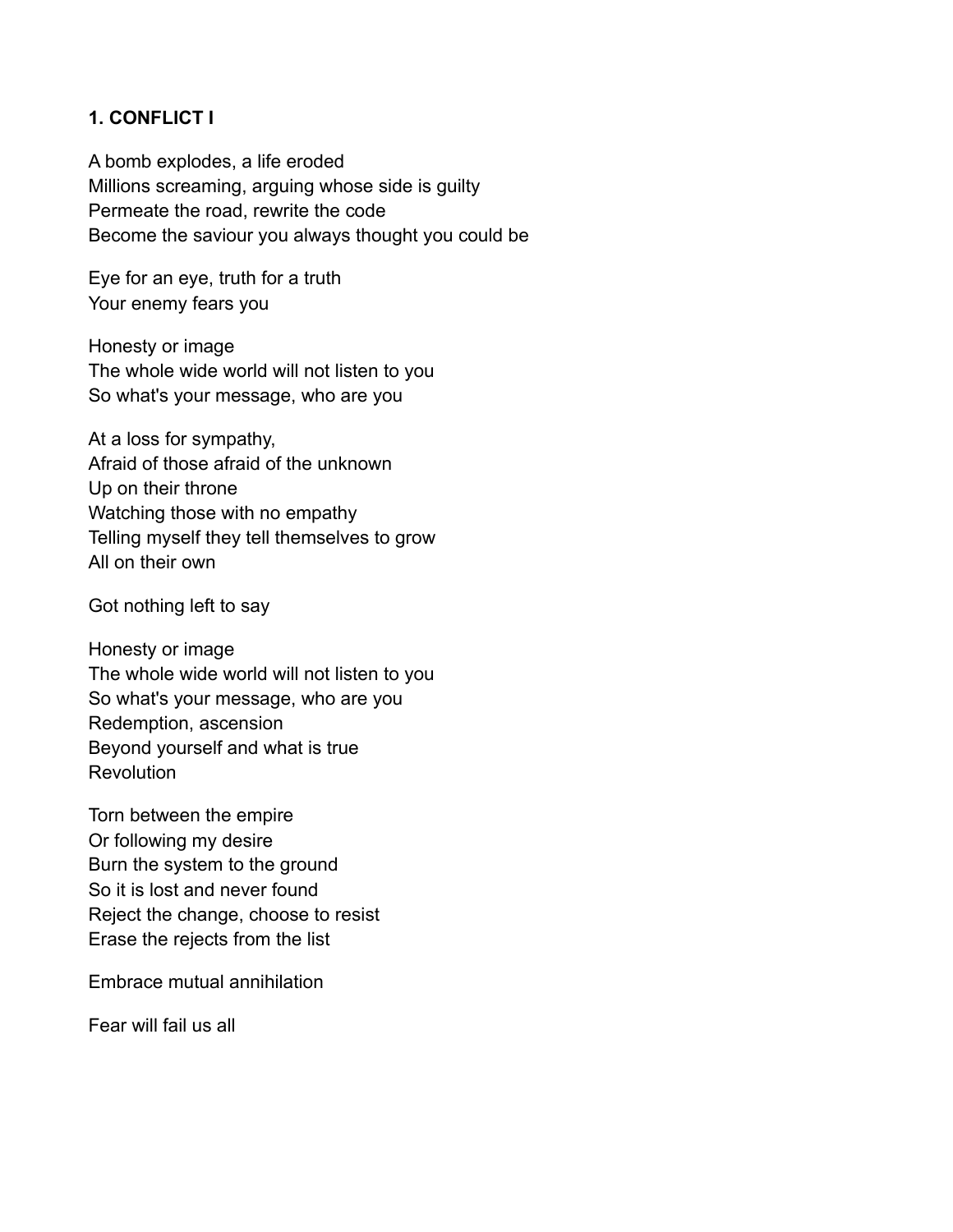# **2. PRACTICE WHAT YOU PREACH**

Practice what you preach

What lies beneath A frail thin shell tore by teeth Make one false move, start to break Cry for help, it's too late, your mistake

Living up to what I've written Leaving some truths unspoken Is it my turn, my time to burn yet, am I now vilified Is my fate now set, you won't decide

Kill your high horse Get down one more notch Where's the compassion Now that you've become the ruler Kill your high horse Get back down to earth Being a gatekeeper Won't keep you inside forever

Spread so thin, where do I begin Searching for the truth, I'm failing Wondering if it even exists Humility, finding a place for me Living on the edge of reason Changing faith with every season

Traitor!

Kill your high horse Get down one more notch Where's the compassion Now that you've become the ruler Kill your high horse Get back down to earth Being a gatekeeper Won't keep you inside forever

Your inner transgressions come to life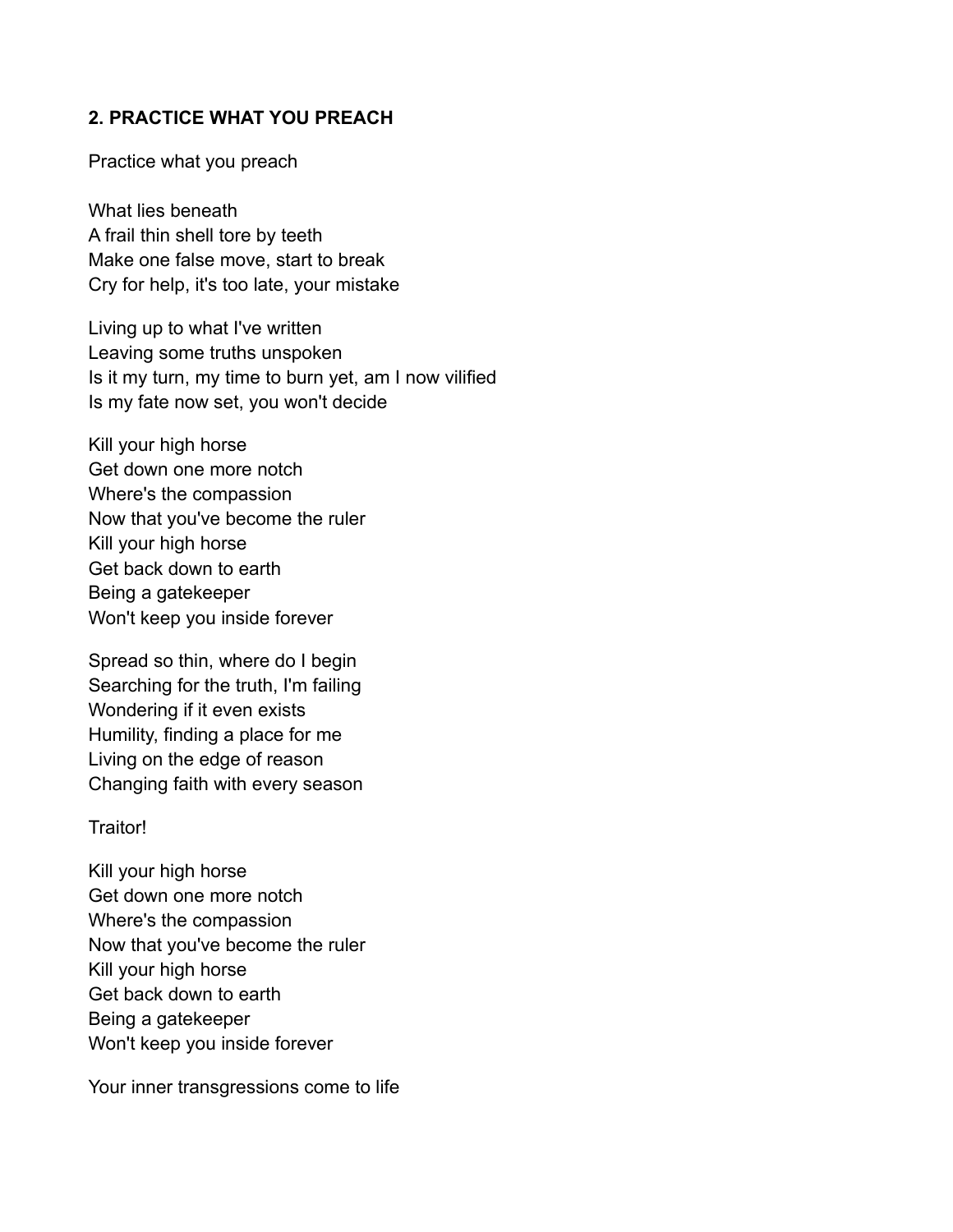Spitting on us, not lending a hand Miserable, one day you'll understand

Practice what you preach Learn what you teach A walking contradiction A hypocrite, no self-reflection

Your inner transgressions come to life

What lies beneath A frail thin shell tore by teeth Make one false move, start to break Cry for help, it's too late, your mistake

I can't wait to watch you fall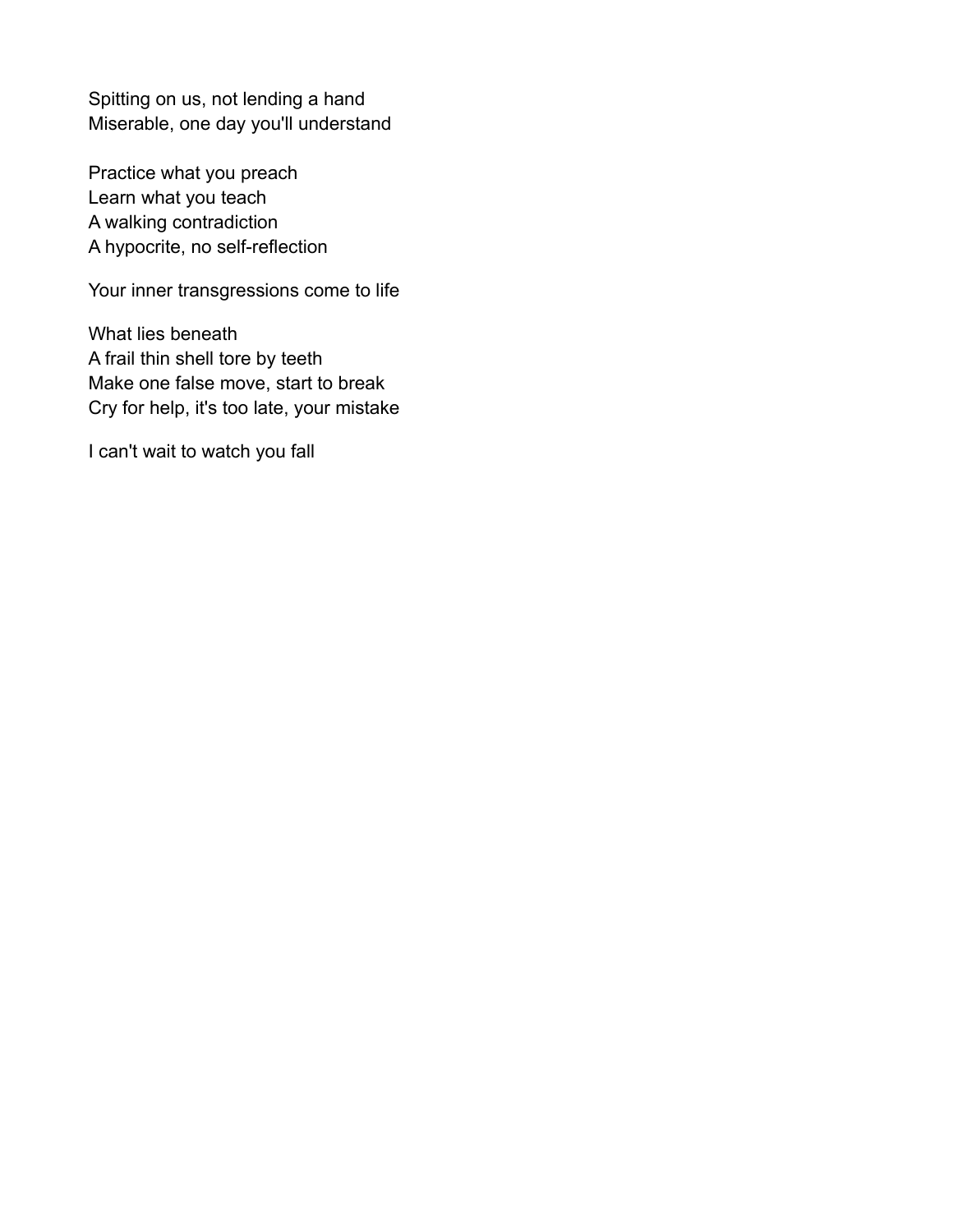### **3. EXILED**

Today they fall asleep Tomorrow feels the same But not the same to me For me it slips away

Feeling left alone Wrestling with my thoughts, I can't break through Fighting on my own Trusting no one, coming undone

Turned upside down, I won't be drowned Excluded from respect, pushing through disconnect

My mask came off today Starting again from zero I won't be, living through you, feeling through you Your fear won't run through me You won't become the hero Seething through my skin

Won't be defiled, won't be exiled

To sell my soul, to make me new Is to accept your point of view Out of my mind, falling behind Finding myself and what is true **Revolution** 

My mask came off today Starting again from zero I won't be, living through you, feeling through you Your fear won't run through me You won't become the hero Seething through my skin

I won't be exiled I won't be exiled Pushing through you, feeding from you

To sell my soul, to make me new Is to accept your point of view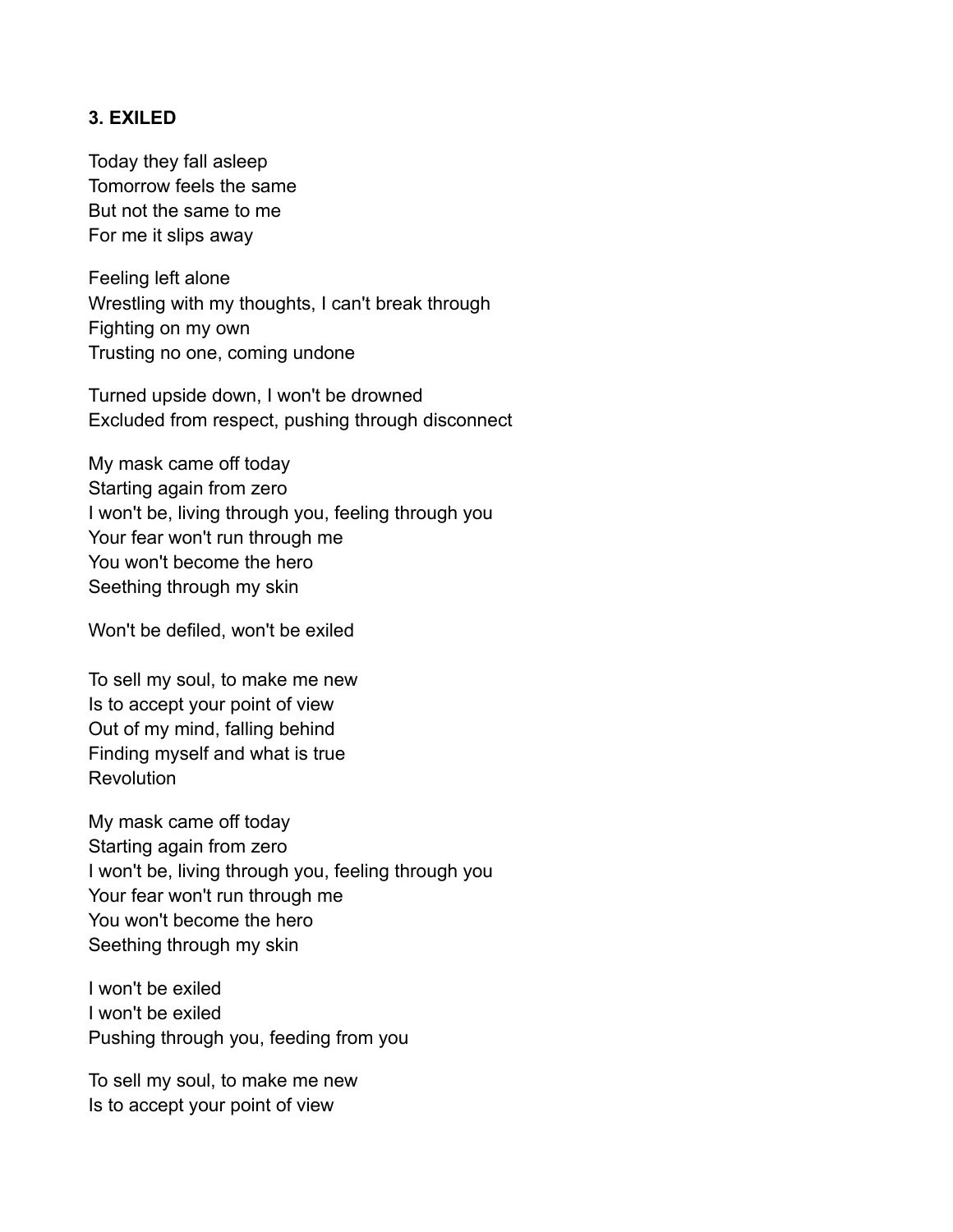#### **4. DIMENSIONS APART**

Is this where we're headed

Am I dissociating? Is it a simulation? Reflection of the past, or a glimpse of our future Must stop daydreaming, I need to step up It's time to get up and start doing what's right

There's no redemption for those who stay down

Is this where we're headed We are dimensions apart Stronger when we're united We may be strong but we ain't immortal I won't be disconnected We will pull through please stay calm Though our strength will be tested We won't let this world collapse

Our planet is at the brink of destruction We can't erase the mistakes we've made Clock is ticking Technology rising It's time for change Time for a fresh start

Ignorant You're avoiding the truth **Evolution** Is the only way This is a war, a fight for our future

We must stop them now, they will break the link We must stop them now, or we wake up dead

(Erasing) Our only hope (Deleting) Our chance of success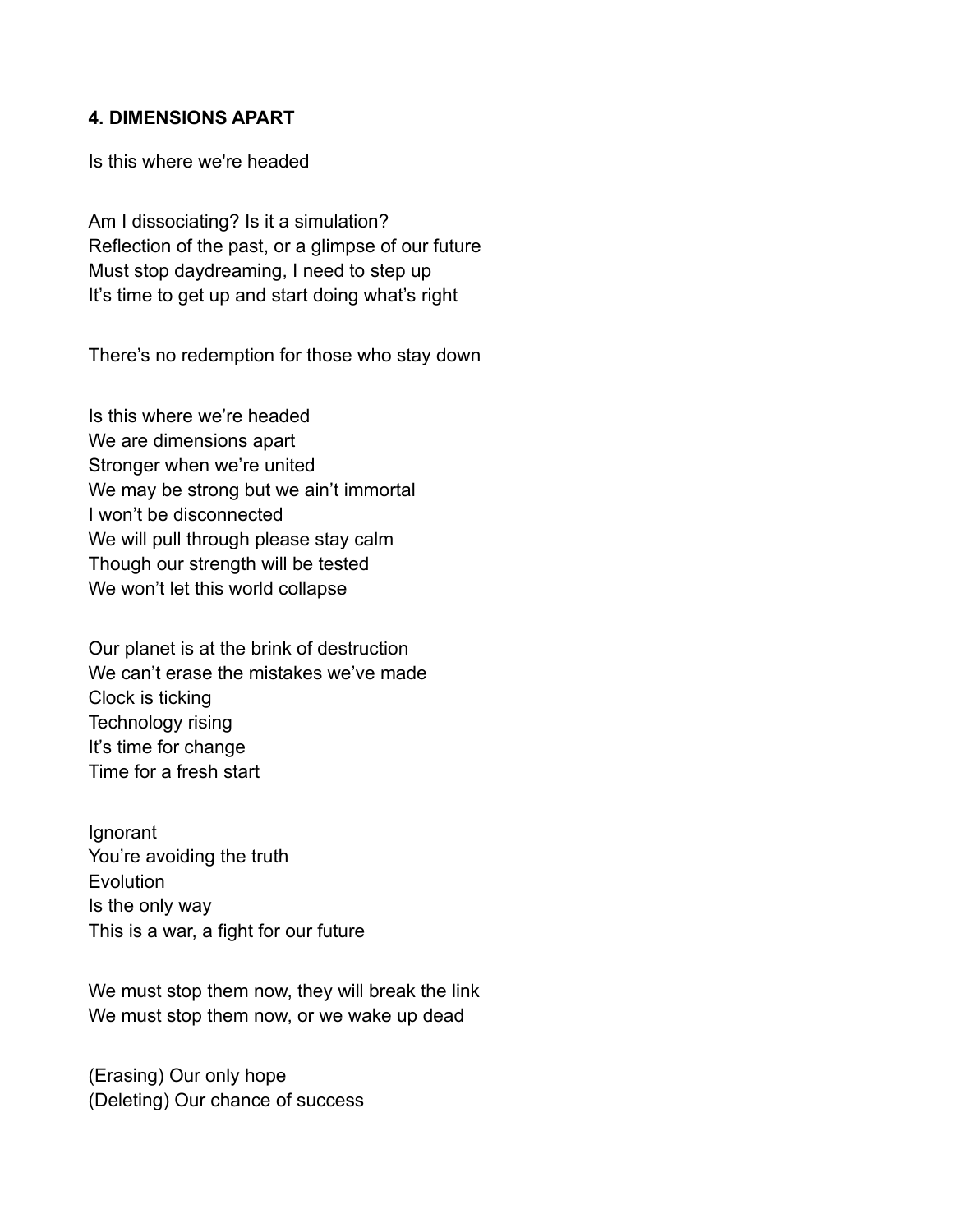Time to reconnect

Is this where we're headed We are dimensions apart Stronger when we're united We may be strong but we ain't immortal I won't be disconnected We will pull through please stay calm Though our strength will be tested We won't let this world collapse

Our failure ain't set in stone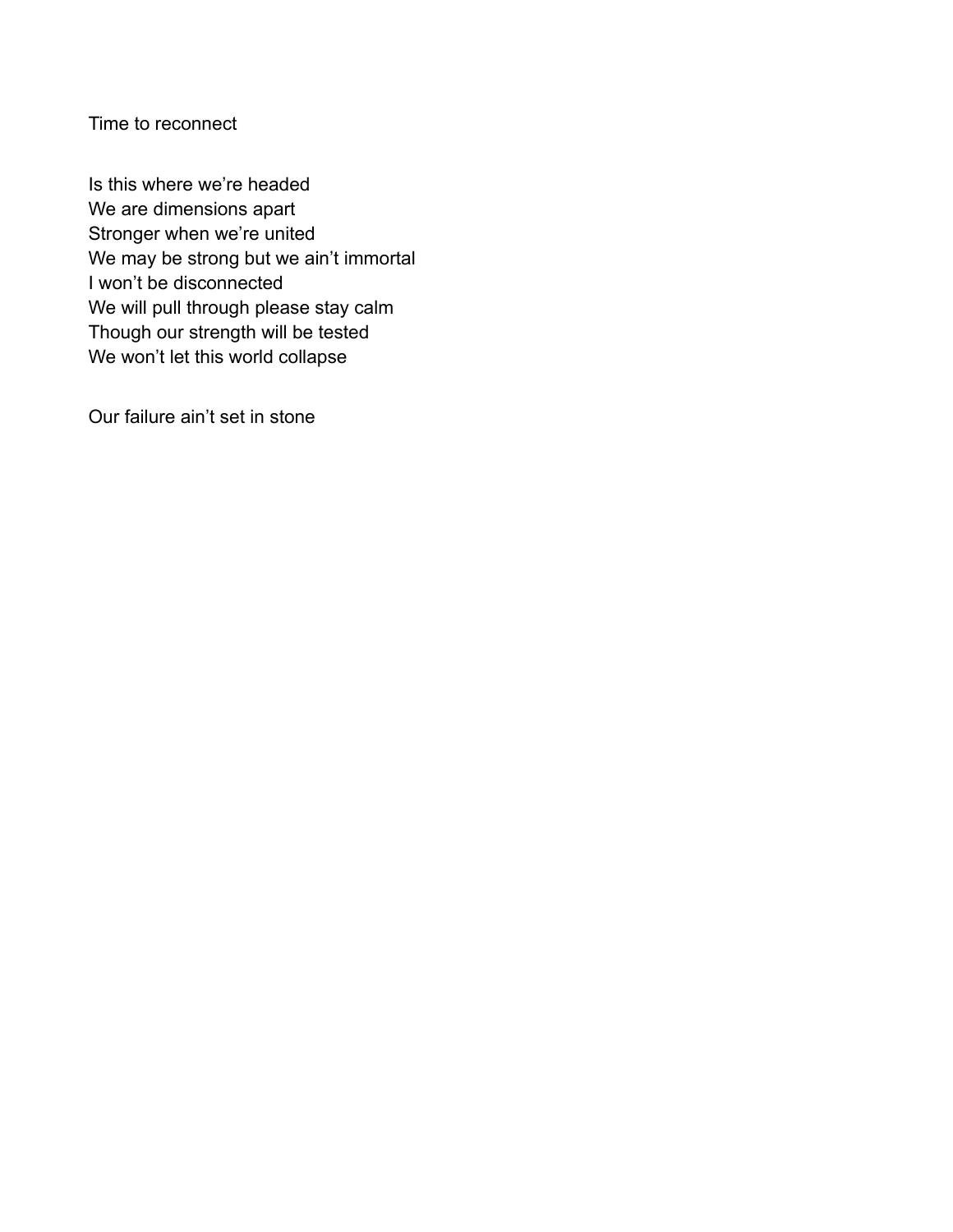### **5. FROM ONE SIDE TO ANOTHER**

The wind is swaying, from one side to another

One-track mind Left or right Black or white I'm torn apart, what do I do It's up to me, but I don't know better

I can't change my aspirations Despite knowing the challenge along the way

What if I move on clueless of the path? Being so average in the aftermath?

No room for failure If I do fail, my life shatters All this pressure Because everything matters

I can't change my aspirations Despite knowing the challenge along the way Along the way Can't let myself go astray I can't run from who I chose to be

This is the way

I risk putting myself in a state of constant disappointment But it brings a sense of purpose, brings me where I wish to go

Alone in the grey, taking comfort in the shades Will its light show me the way Follow myself in my intuitions until the day (The wind is swaying, from one side to another) Salvation finally comes for me

This is the way This is my way